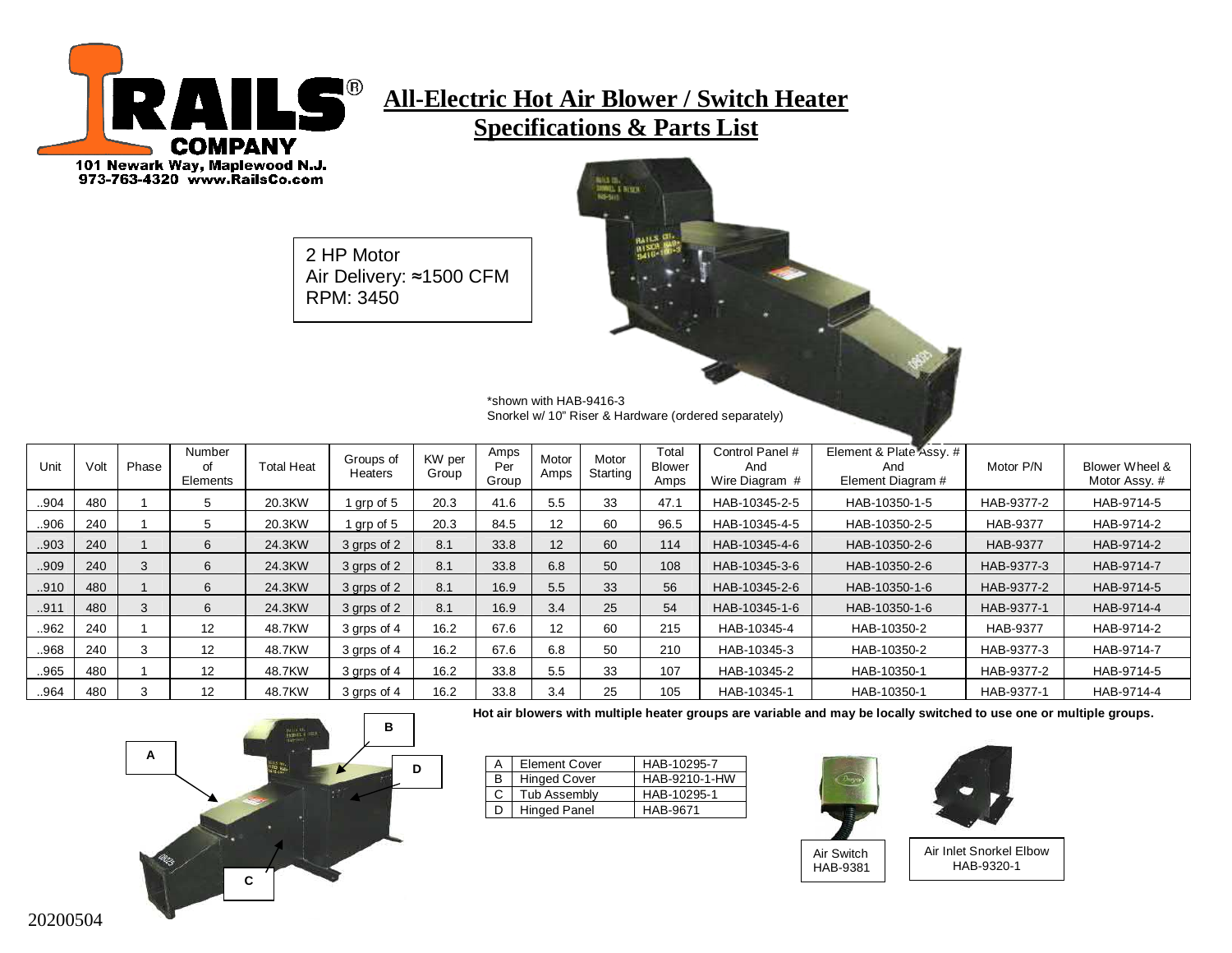

#### **SPECIFICATIONS 670 SERIES (C2) HOT AIR BLOWERS**

| <b>Fuel (Combustion)</b>           | <b>Propane Gas</b>        | <b>Natural Gas</b>        |
|------------------------------------|---------------------------|---------------------------|
| Units with Painted Steel housing   | <b>Blower Part Number</b> | <b>Blower Part Number</b> |
| 240 Volt Single Phase              | <b>HAB22401PFNN671</b>    | <b>HAB22401PFNN672</b>    |
| <b>480 Volt Three Phase</b>        | HAB24803PFNN673           | <b>HAB24803PFNN674</b>    |
| 115 Volt Single Phase              | <b>HAB21151PFNN675</b>    | <b>HAB21151PFNN676</b>    |
| Units with Stainless Steel housing |                           |                           |
| 240 Volt Single Phase              | HAB22401SFNN671           | HAB22401SFNN672           |
| <b>480 Volt Three Phase</b>        | <b>HAB24803SFNN673</b>    | <b>HAB24803SFNN674</b>    |
| 115 Volt Single Phase              | <b>HAB21151SFNN675</b>    | <b>HAB21151SFNN676</b>    |
| Input - Flame (Standard)           | 276,900 BTU/HR            | 326,000 BTU/HR            |
| Orifice                            | 3/16" Dia                 | 19/64" Dia                |
| <b>Orifice PN</b>                  | HAB-10979-2               | HAB-10979-20              |
| Fuel Consumption (Est.)            | <b>110 CFH</b>            | 326 CFH                   |
| <b>Inlet Pressure</b>              | $11" - 12" W.C.$          | $6" - 7" W.C.$            |
| <b>Pressure Manifold</b>           | 11" W.C.                  | 6" W.C.                   |

#### **Motor Specifications:**

| <b>Elgetrieal Specifications:</b> |          |  |
|-----------------------------------|----------|--|
| <b>RPM</b>                        | 3450     |  |
| Horsepower                        | $2-HP$   |  |
| <b>Air Delivery</b>               | 1470 CFM |  |
|                                   |          |  |

#### **Electrical Specifications:**

| <b>Power Required</b>   | 230 VAC, 1 PHASE |
|-------------------------|------------------|
| <b>Starting Current</b> | 60 Amps          |
| <b>Running Current</b>  | 12 Amps          |

| <b>Power Required</b>   | 480 VAC, 3 PHASE |
|-------------------------|------------------|
| <b>Starting Current</b> | 25 Amps          |
| <b>Running Current</b>  | 3.4 Amps         |

| <b>Power Required</b>   | 115 VAC, 1 PHASE |
|-------------------------|------------------|
| <b>Starting Current</b> | --               |
| <b>Running Current</b>  | 11 Amps          |

#### **Features:**

Flame Rod Flame verification "C2" Improved Emissions Internal control For use with Duct Ties or between tie duct work Snow Detector Capable Air flow / Blower Safety Shutoff Multiple trials for ignition Circuit Breaker Disconnect Pre & Post Purge Indication Output & Contact Closure Available in Stainless Steel



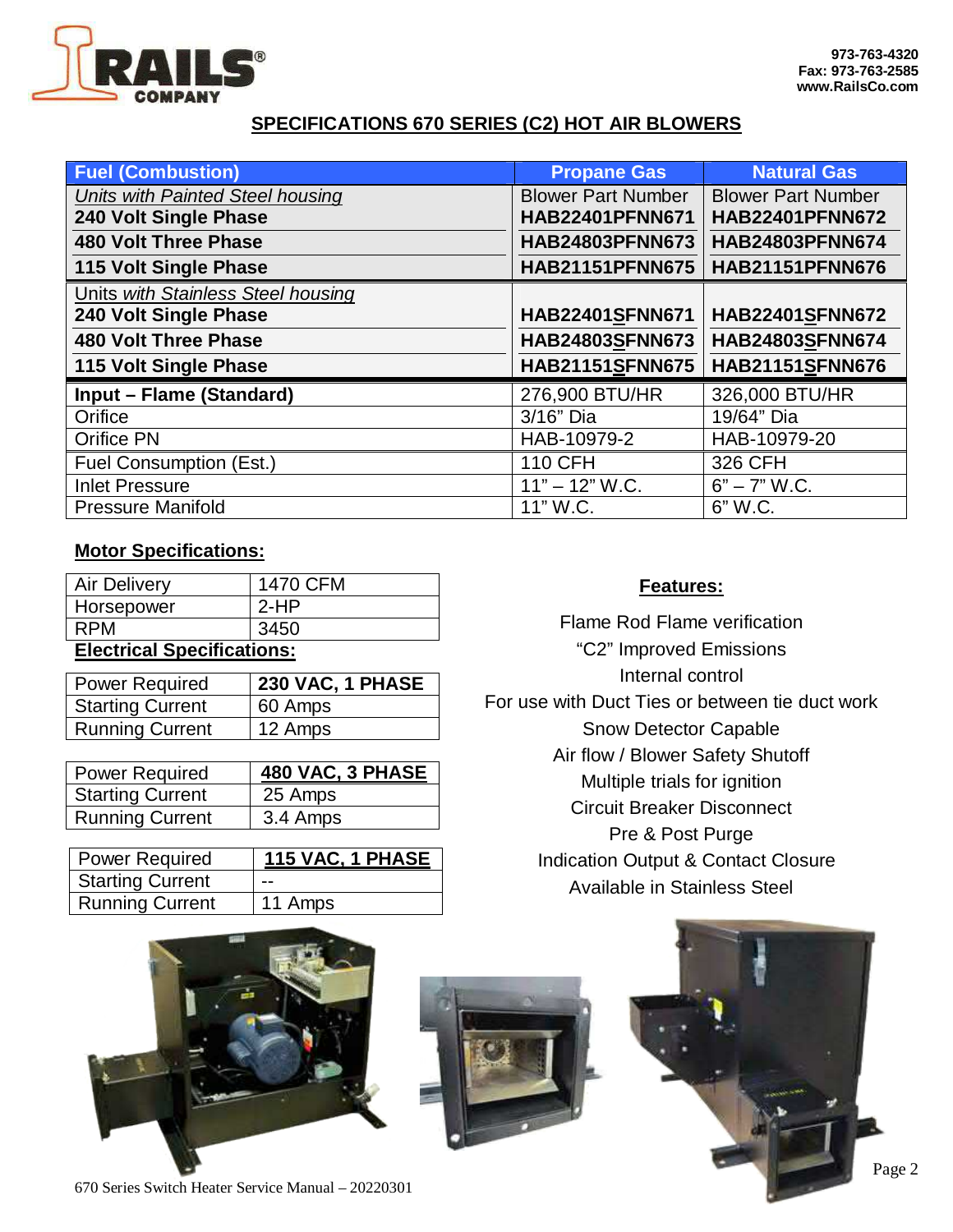

#### **SPECIFICATIONS FOR 2HP-15" HOT AIR BLOWERS**

#### *with Flame Rod, flame sensor*

| <b>Fuel (Combustion)</b>                                 | <b>Propane Gas</b>        | <b>Natural Gas</b>        |
|----------------------------------------------------------|---------------------------|---------------------------|
| Units with High/Low Flame                                | <b>Blower Part Number</b> | <b>Blower Part Number</b> |
| 240 Volt Single Phase                                    | <b>HAB22401PFIY631</b>    | <b>HAB22401PFIY632</b>    |
| <b>480 Volt Three Phase</b>                              | <b>HAB24803PFIY635</b>    | <b>HAB24803PFIY636</b>    |
| <b>240 Volt Three Phase</b>                              | <b>HAB22403PFIY640</b>    | <b>HAB22403PFIY639</b>    |
| Units without High/Low Flame                             |                           |                           |
| 240 Volt Single Phase                                    | <b>HAB22401PFIN633</b>    | <b>HAB22401PFIN634</b>    |
| <b>480 Volt Three Phase</b>                              | <b>HAB24803PFIN637</b>    | <b>HAB24803PFIN638</b>    |
| <b>240 Volt Three Phase</b>                              | <b>HAB22403PFIN642</b>    | <b>HAB22403PFIN641</b>    |
| Input - High Flame (Standard)*                           | 413,280 BTU/HR            | 437,000 BTU/HR            |
| Orifice                                                  | .228 Dia (#1)             | 11/32" Dia                |
| Fuel Consumption (Est.)                                  | 164 CFH                   | 437 CFH                   |
| <b>Input - Low Flame</b> (for Units with High/Low Flame) | 277,200 BTU/HR            | 231,000 BTU/HR            |
| Orifice                                                  | 3/16"                     | 1/4" Dia.                 |
| Fuel Consumption (Est.)                                  | <b>110 CFH</b>            | <b>231 CFH</b>            |
| <b>Inlet Pressure</b>                                    | $11" - 12" W.C.$          | $6" - 7"$ W.C.            |
| <b>Pressure Manifold</b>                                 | 11" W.C.                  | 6" W.C.                   |

For a listing of available orifices with variable BTU output, see *"Orifice Selection Table for 13-1/2", 15", & 16 ½" Blowers"* in this manual.

#### **Motor Specifications:**

| <b>Air Delivery</b> | 3000 CFM |
|---------------------|----------|
| Horsepower          | $2-HP$   |
| <b>RPM</b>          | 1725     |

### **Electrical Specifications:**

| <b>Power Required</b>   | 230 VAC, 1 PHASE |
|-------------------------|------------------|
| <b>Starting Current</b> | 53.4 Amps        |
| <b>Running Current</b>  | 4.5 Amps         |
| Motor P/N               | HAB-8027-3       |

| <b>Power Required</b>   | 480 VAC, 3 PHASE |
|-------------------------|------------------|
| <b>Starting Current</b> | 25 Amps          |
| <b>Running Current</b>  | 2.8 Amps         |
| Motor P/N               | HAB-8027-5       |

| <b>Power Required</b>   | 240 VAC, 3 PHASE |
|-------------------------|------------------|
| <b>Starting Current</b> | 43 Amps          |
| <b>Running Current</b>  | 3 Amps - 6 Amps  |
| Motor P/N               | HAB-8027-05      |